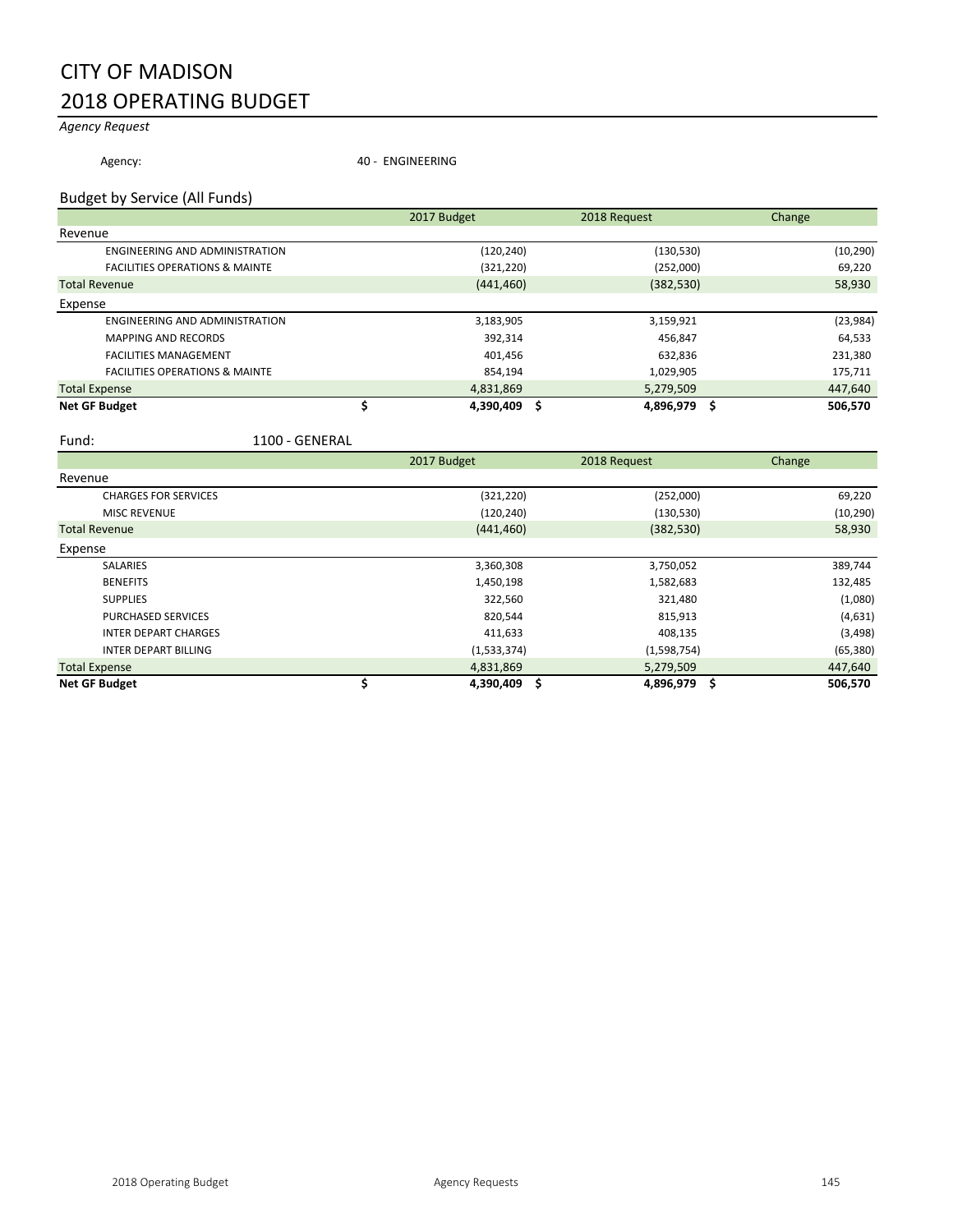## CITY OF MADISON 2018 OPERATING BUDGET

## *Agency Request*

Agency: 40 - ENGINEERING

| Position Summary by FTE     |             |              |        |
|-----------------------------|-------------|--------------|--------|
|                             | 2017 Budget | 2018 Request | Change |
| <b>CONSTRUCT INSP 1</b>     | 5.00        | 5.00         |        |
| <b>CONSTRUCT INSP 2</b>     | 7.00        | 7.00         |        |
| <b>ENGR FIELD AIDE</b>      | 2.00        | 2.00         |        |
| MAINT MECH 1 - CG15         | 1.00        | 1.00         |        |
| STR SEWER MACH OPR 1        | 8.00        | 8.00         |        |
| STR SEWER MACH OPR 2        | 2.00        | 2.00         |        |
| STR SEWER MACH OPR 3        | 1.00        | 1.00         |        |
| <b>CCTV INSPEC TECH</b>     | 3.00        | 3.00         |        |
| S/D MAINT TECH 2            | 2.00        | 2.00         |        |
| <b>ENGR OPER LDWKR 1</b>    | 1.00        | 1.00         |        |
| <b>ENGR OPER LDWKR 2</b>    | 1.00        | 1.00         |        |
| <b>CIVIL TECH 2</b>         | 1.00        | 1.00         |        |
| <b>CUSTODIAL SERV</b>       | 1.00        | 1.00         |        |
| <b>CUSTODIAL WKR 1</b>      | 0.50        | 0.50         |        |
| <b>CUSTODIAL WKR 2</b>      | 11.00       | 11.00        |        |
| <b>CUSTODIAL WKR 3</b>      | 1.00        | 1.00         |        |
| <b>ENGR PROG SPEC 1</b>     | 2.00        | 2.00         |        |
| <b>ENGR PROG SPEC 2</b>     | 1.00        | 1.00         |        |
| MAINT MECH 1 - CG16         | 1.00        | 1.00         |        |
| MAINT MECH 2 - CG16         | 3.00        | 3.00         |        |
| PROGRAM ASST 2 - CG17       | 1.00        | 1.00         |        |
| <b>ACCOUNTANT 3</b>         | 1.00        | 1.00         |        |
| <b>ARCHITECT 3</b>          | 3.00        | 3.00         |        |
| <b>ARCHITECT 4</b>          | 1.00        | 1.00         |        |
| <b>ASST CITY ENGINEER</b>   | 2.00        | 2.00         |        |
| <b>ENGINEER 2</b>           | 5.00        | 5.00         |        |
| <b>ENGINEER 3</b>           | 3.00        | 3.00         |        |
| <b>ENGINEER 4</b>           | 10.00       | 10.00        |        |
| <b>FAC/SUS MGR</b>          | 1.00        | 1.00         |        |
| LANDSCAPE ARCHITECT2        | 1.00        | 1.00         |        |
| PRINCIPAL ENGR 1            | 2.00        | 2.00         |        |
| PRINCIPAL ENGR 2            | 3.00        | 3.00         |        |
| SIDEWALK PROG SUPERV        | 1.00        | 1.00         |        |
| <b>SURVEYOR 2</b>           | 2.00        | 2.00         |        |
| <b>WATER RES SPEC 3</b>     | 1.00        | 1.00         |        |
| HYDROGEO 3                  | 0.60        | 0.60         |        |
| <b>CONSTRUCTION MGR</b>     | 3.00        | 3.00         |        |
| IT SPEC 3                   | 1.00        | 1.00         |        |
| <b>ENGR FINANCIAL MGR</b>   | 1.00        | 1.00         |        |
| PW DEV MGR 2                | 2.00        | 2.00         |        |
| <b>ACCOUNTANT 2 - PT</b>    | 0.60        | 0.60         |        |
| COMP MAP/GIS COORD          | 1.00        | 1.00         |        |
| PRINCIPAL ARCHITECT         | 1.00        | 1.00         |        |
| ADMIN ASST - CG20           | 1.00        | 1.00         |        |
| PROGRAM ASST 1 - CG20       | 3.00        | 3.00         |        |
| PROGRAM ASST 3 - CG20       | 1.00        | 1.00         |        |
| <b>ENGR CITY</b>            | 1.00        | 1.00         |        |
| <b>ELECTRICIAN</b>          | 2.00        | 2.00         |        |
| <b>ELECTRICIAN FOREPERS</b> | 1.00        | 1.00         |        |
| PLUMBER                     | 1.00        | 1.00         |        |
| <b>TOTAL</b>                | 111.70      | 111.70       |        |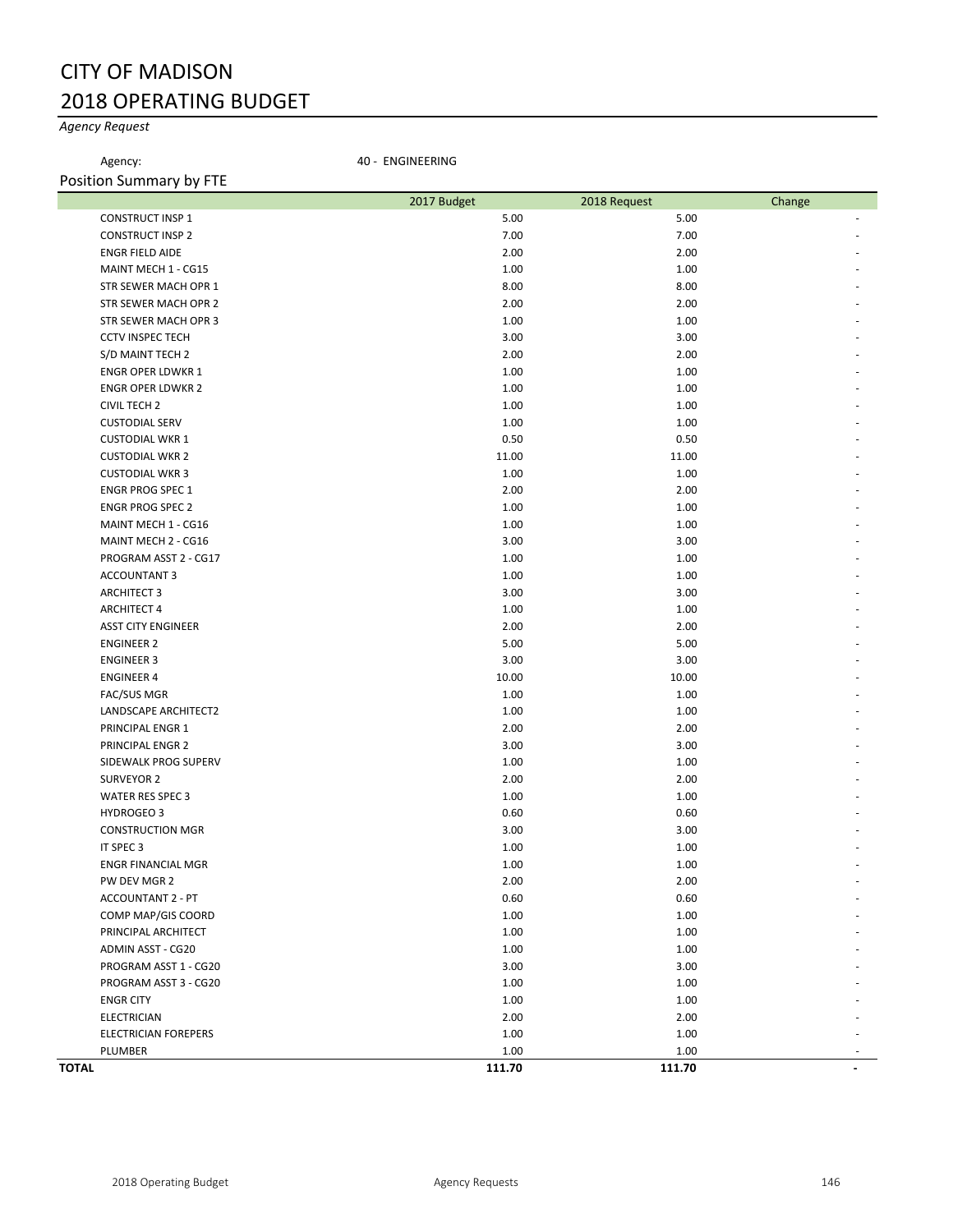

Department of Public Works **Engineering Division** Robert F. Phillips, P.E., City Engineer

City-County Building, Room 115 210 Martin Luther King, Jr. Boulevard Madison, Wisconsin 53703 Phone: (608) 266-4751 Fax: (608) 264-9275 [engineering@cityofmadison.com](mailto:engineering@cityofmadison.com) [www.cityofmadison.com/engineering](http://www.cityofmadison.com/engineering)

**Assistant City Engineer** Michael R. Dailey, P.E.

**Principal Engineer 2** Gregory T. Fries, P.E. Christopher J. Petykowski, P.E.

**Principal Engineer 1** Christina M. Bachmann, P.E. Eric L. Dundee, P.E. John S. Fahrney, P.E.

**Facilities & Sustainability** Jeanne E. Hoffman, Manager

**Operations Manager** Kathleen M. Cryan

**Mapping Section Manager** Eric T. Pederson, P.S.

> **Financial Manager** Steven B. Danner-Rivers

To: Dave Schmiedicke, Finance Director

From: Robert F. Phillips, City Engineer

Subject: Engineering Division's 2018 General Fund Budget

The Engineering Division is pleased to submit our 2018 operating budget for the General Fund portion of our City Engineering budget.

July 12, 2017

The General Fund portion of the budget covers the transportation programming and design functions within the Engineering Division, the City's Facilities and Design agency services, the Mapping services, and the Environmental services not related to landfills.

The Transportation Section within the Engineering Division works to build and maintain a well balanced and equitable transportation system consisting of roadways, bridges, sidewalks, and bike paths. The goals are to meet the condition standards for streets that have been established, to maintain the entire network of city sidewalks over a ten-year time frame, build high quality projects through good design and public involvement, and position Madison as a leader in bicycle and pedestrian friendly travel.

The Facilities staff works to provide a high quality work environment and preserve the City's investments in public buildings. Project management and architectural / design services are provided to agencies to insure buildings are constructed to City standards with energy efficient equipment and renewable energy where applicable. Maintenance and custodial staff help to assure that buildings operate at peak efficiency as they were intended. Specific initiatives include our *GreenPower* Program which hires individuals as Solar Installer Trainees to earn while they learn to install Photovoltaic (PV) systems at City sites. Recruitment is targeted to neighborhoods where City Neighborhood Resource Teams are working. The Solar Training Program was started in 2016 and plays a major role in helping the City work towards its goal of generating 1 Megawatt of renewable energy by 2020. A green cleaning program has also been adopted for custodial services.

The Mapping Section maintains comprehensive mapping, data and records including the Official Map, Assessor Parcel / Ownership Maps, Fire Department Run Maps, Police Sector Maps, public land survey system monuments and various utility maps. The Mapping Section protects the land interests of the City as they currently exist and as will be needed in the future. Specific initiatives include working toward completion of address validation, an effort to eliminate invalid addresses and confirm valid addresses.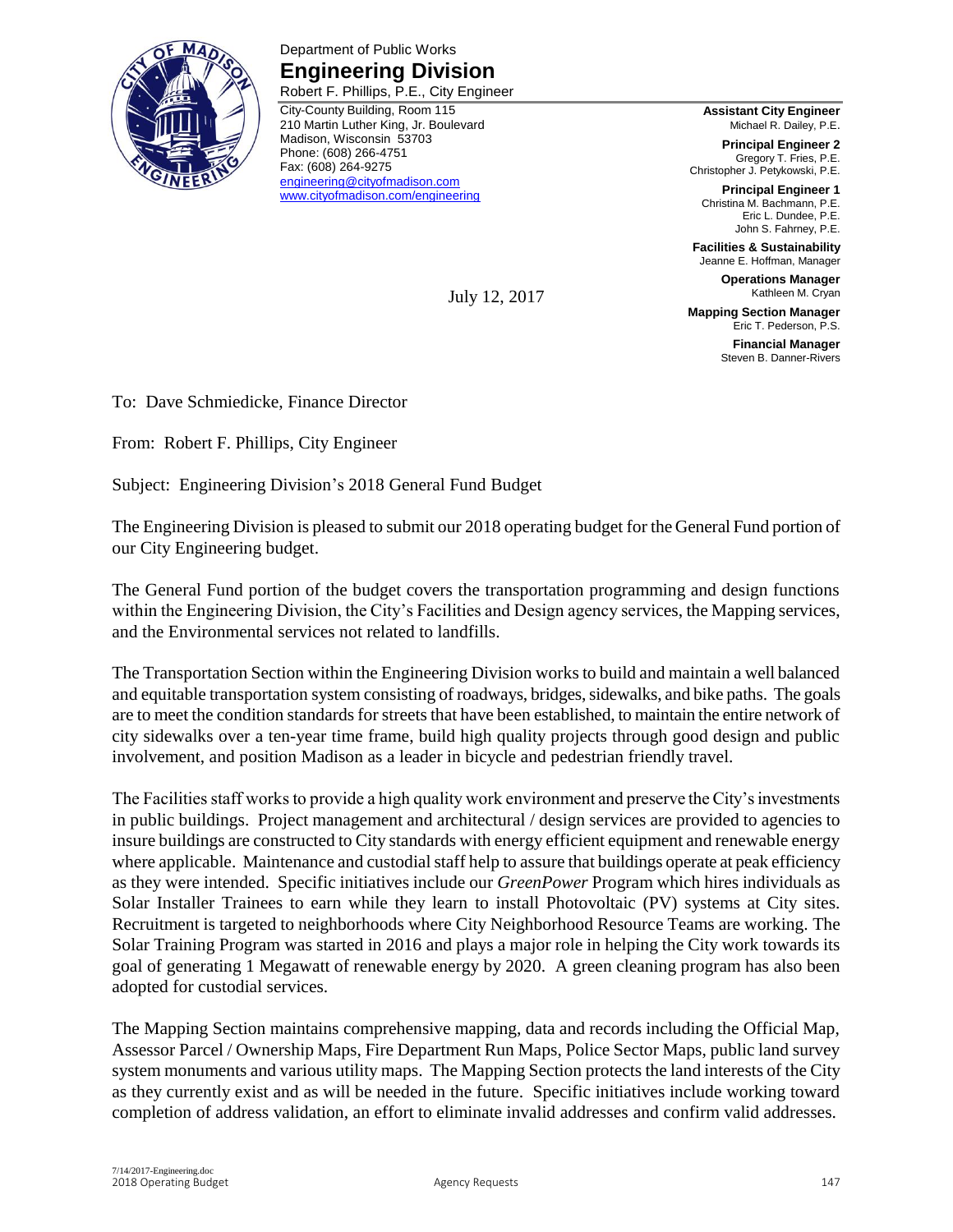July 14, 2017 Page 2

If you have any questions, please feel free to contact Steve Danner-Rivers or myself.

Sincerely,

Robert F. Phillips, P.E. City Engineer

RFP:

cc: Travis Martin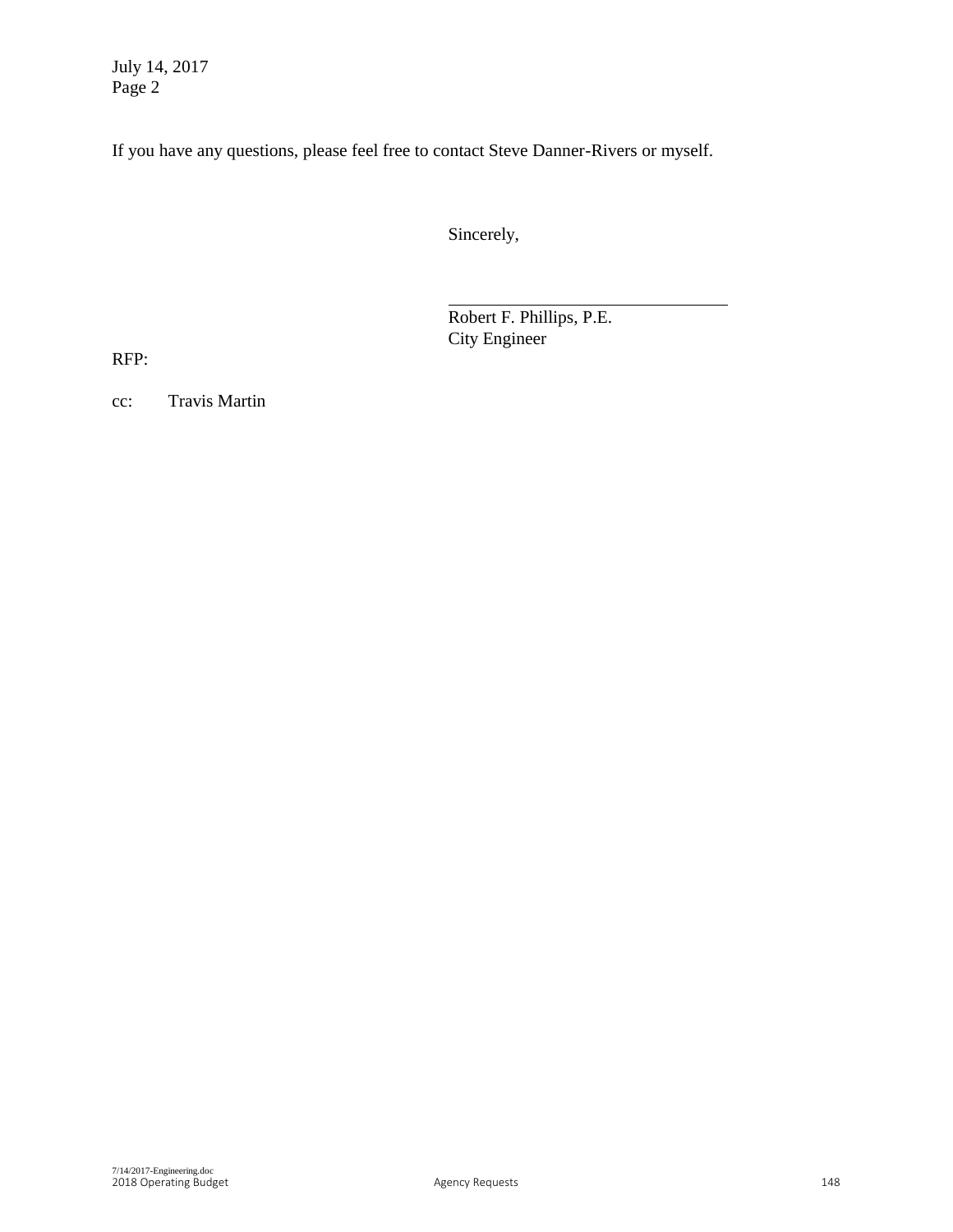## **SERVICE IDENTIFYING INFORMATION**

SELECT YOUR AGENCY:

#### Engineering

SELECT YOUR AGENCY'S SERVICE:

Engineering and Administration

SERVICE DESCRIPTION:

This service is responsible for management, contract administration, and administrative support to the Engineering Division's transportation and pedestrian infrastructure projects. This service oversees projects pertaining to: 1) Streets and Bridges, 2) Sidewalks, 3) Bike Paths, and 4) Environmental improvements for remediating soil and groundwater contamination.

### **SERVICE GOALS**

What community need does the service address?

Provide a safe and efficient transportation network for motorists, bicyclists and pedestrians.

### Who are the recipients of the service?

- Residents
- Businesses and their employees and customers
- Visitors to our City

What outcomes will be produced at the proposed funding level?

- Comply with regulatory requirements.
- Design, construct and inspect infrastructure to meet our City's transportation needs.
- Build high quality projects through good design and public involvement.
- Meet established condition standards for streets.
- $\bullet$  Maintain the entire network of city sidewalks.
- Position Madison as a leader in bicycle and pedestrian friendly travel.
- Protect municipal investment by increasing the useful life and capacities of the system and parts.
- Use operating funds efficiently.
- Perform all activities safely and avoid injury.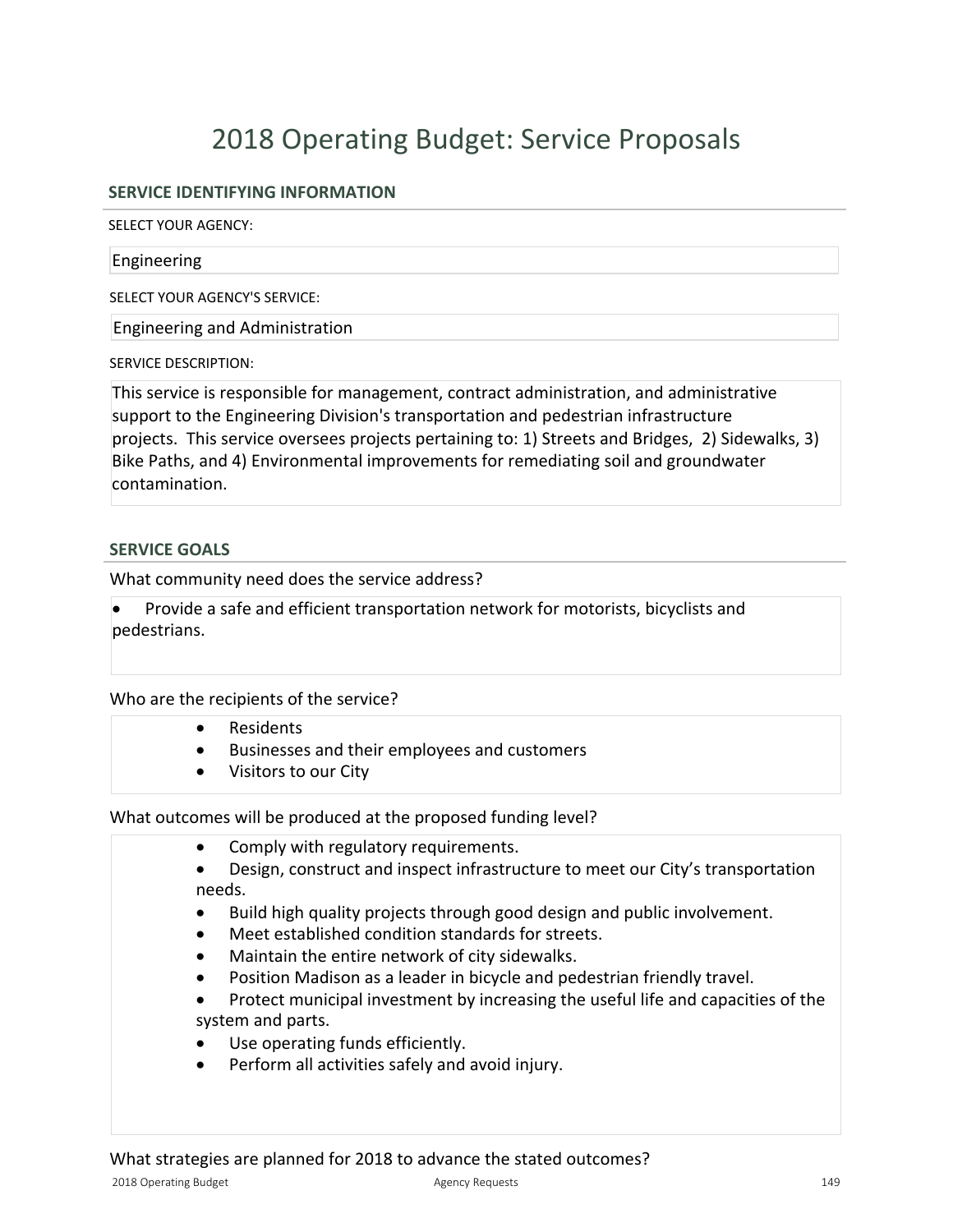- Perform scheduled preventive maintenance activities (crack sealing and chip sealing) to extend the useful life of pavement.
- Assess and rate pavement conditions every two years; resurface based on condition ratings.
- Upgrade facilities as needed to meet capacity demands and support economic development.
- Incorporate bicycle facilities into new and reconstruction projects.
- Inspect, assess condition and replace sidewalks on a district basis on a 10-year cycle.
- Inspect bridges every 2 years; perform maintenance and repairs to extend the useful life of these assets.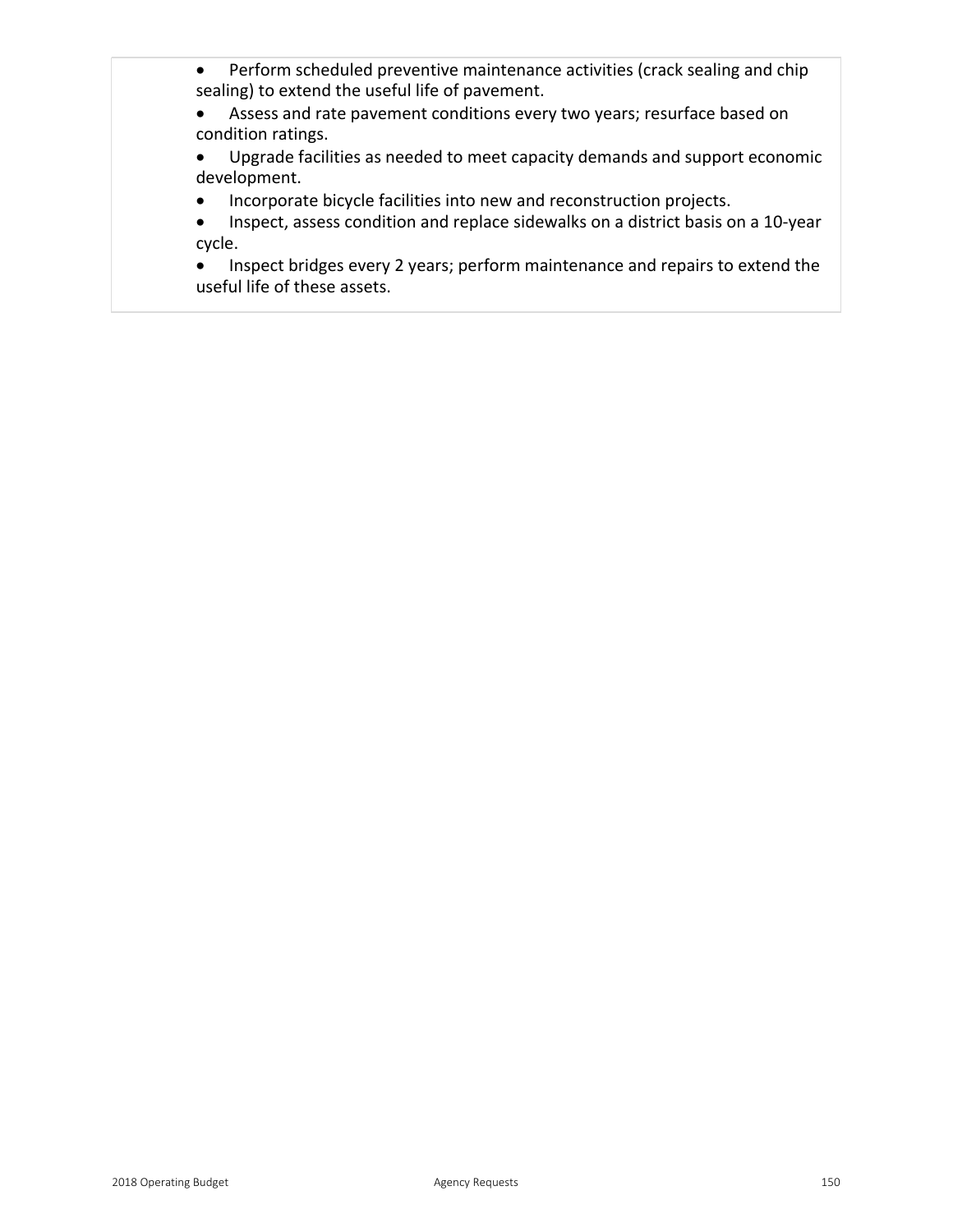### **SERVICE IDENTIFYING INFORMATION**

SELECT YOUR AGENCY:

#### Engineering

SELECT YOUR AGENCY'S SERVICE:

Facilities Management

SERVICE DESCRIPTION:

This service is responsible for the design, project management, and construction supervision of remodeling and construction projects for City-owned facilities. The goal of this service is to implement projects that decrease energy use, conserve water, use renewable sources of energy, and provide high quality facilities.

#### **SERVICE GOALS**

What community need does the service address?

Facilities Management provides project management for the predesign, design and construction of a number of building projects from new construction to remodeling. This service includes the process of hiring an Architect/Engineering team to design the building, managing all aspects of design, bidding and construction. Facilities Management overall objectives are to create new and remodeled buildings that are high quality public spaces and work environments that increase productivity. Facilities Management also looks to build and remodel buildings with a goal of achieving significant energy savings through energy conservation and the incorporation of renewable energy systems. Facilities Management projects are tracked for energy performance throughout the design, construction and once the building is occupied. Finally throughout the design phases, Facilities Management is managing the project as it relates to the overall budget – this includes not only the construction estimates, but design fees, furniture, lease payments (if needed.) etc.

#### Who are the recipients of the service?

Facilities Management works with a number of city agencies to provide – Libraries, Parking Ramps, Office Buildings, Police and Fire Stations, Community Centers and Employment Centers, Parks Facilities and other Public Works Facilities.

#### What outcomes will be produced at the proposed funding level?

design and construction of city facilities that are high quality, energy efficient and meet the needs of the client

What strategies are planned for 2018 to advance the stated outcomes?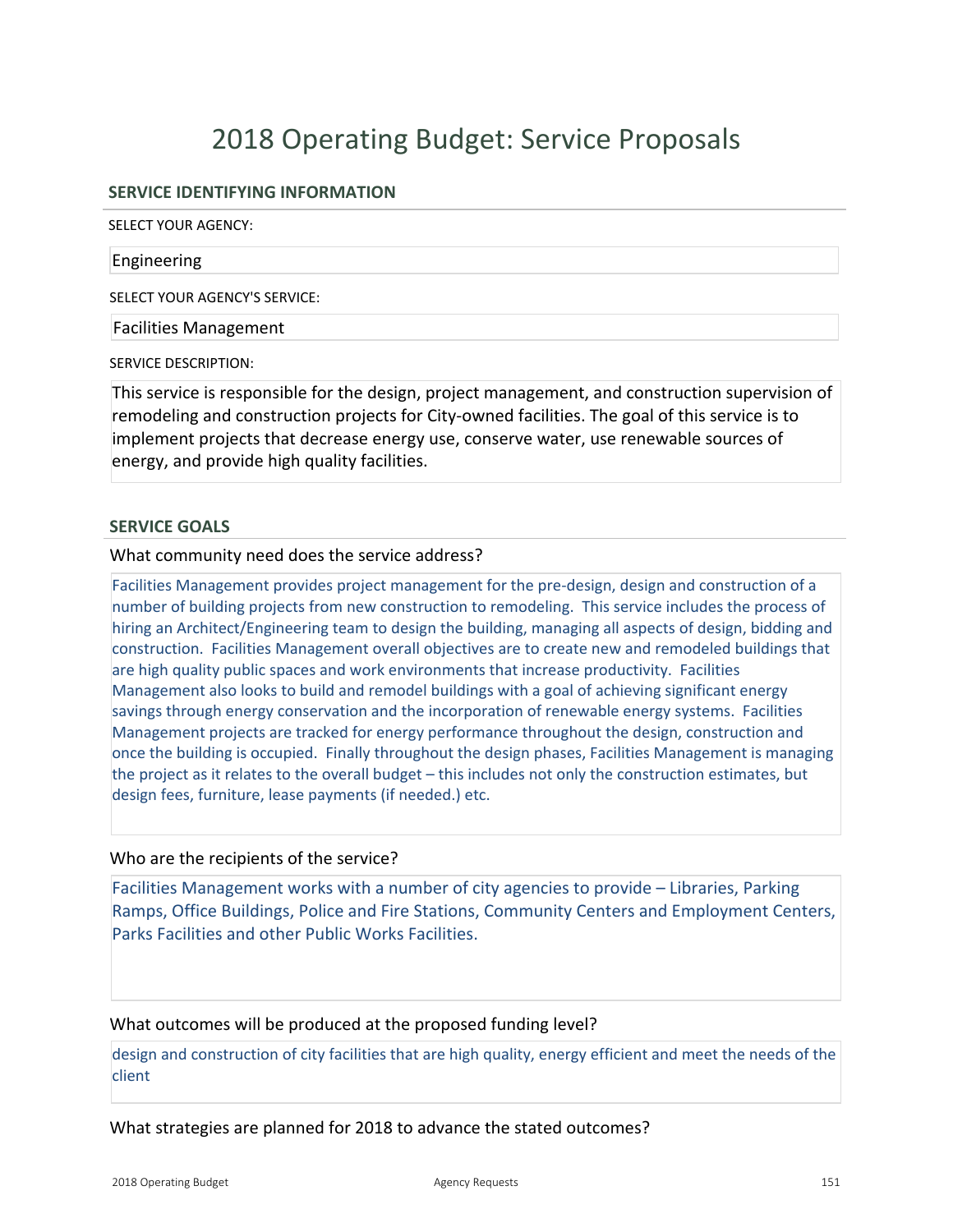During design all projects have an energy model implemented – then after construction is complete – the actual energy usage and the energy model are compared and adjustments are made to achieve the energy efficiency goals.

During design cost estimates are provided at each phase of design which allows Facilities Management to keep the project within budget.

During design Faciliteis Management has an extensive process of working with all stakeholders – including city agencies, the public, policymakers to make sure their goals are achieved through the design and construction of the building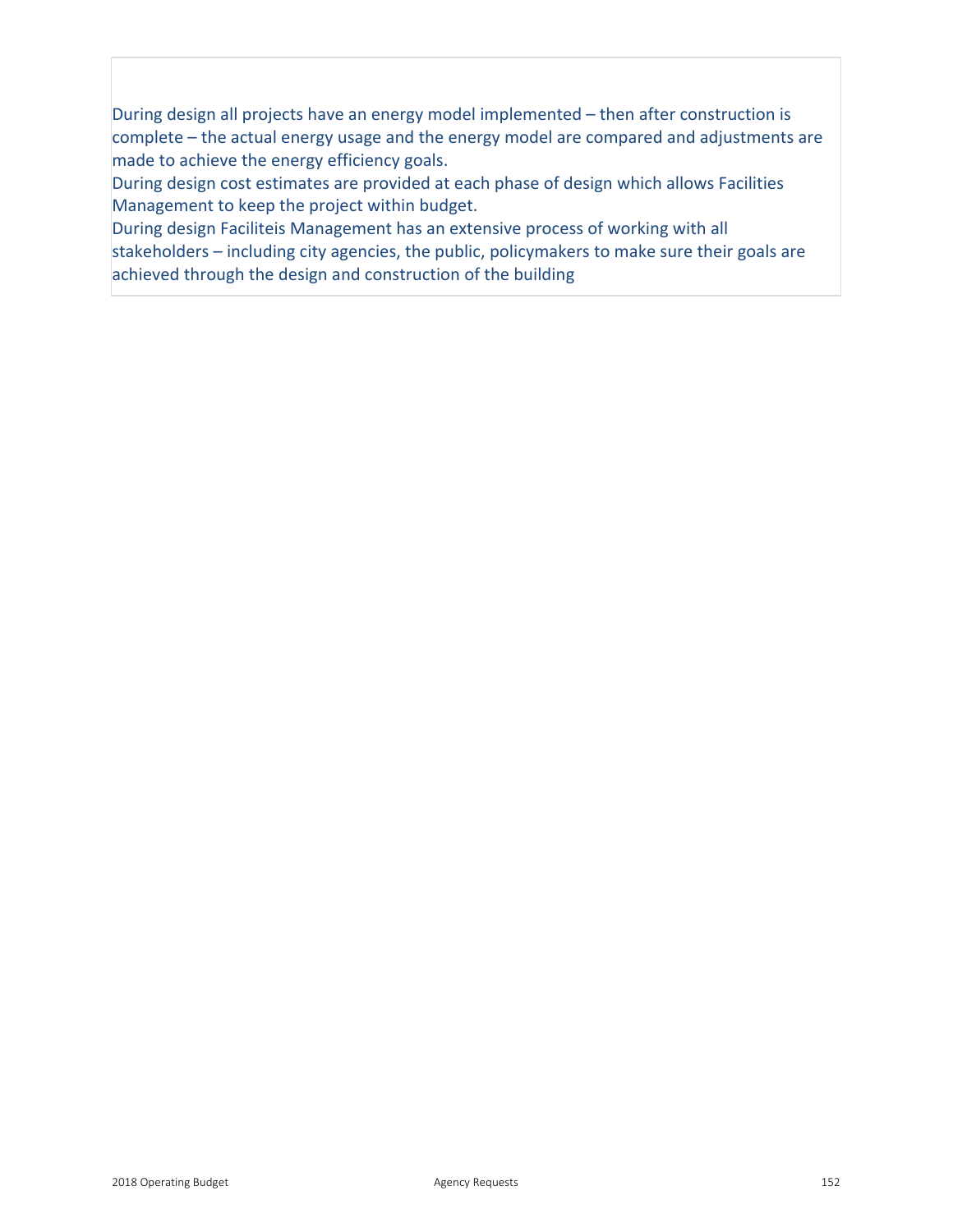## **SERVICE IDENTIFYING INFORMATION**

SELECT YOUR AGENCY:

#### Engineering

SELECT YOUR AGENCY'S SERVICE:

Facilities Operations and Maintenance (FOM)

SERVICE DESCRIPTION:

This service is responsible for the maintenance and operational oversight of City-owned facilities including: the Fairchild Building, 4 district police stations, the police training center, 13 fire stations, 7 Public Works facilities, the Madison Senior Center, 6 parking ramps, 5 leased facilities, and various storage buildings. In late 2018 the service will resume responsibility for the renovated MMB. The goal of this service is to improve the operational efficiency of the facilities by implementing energy savings components to the scheduled facility improvements.

#### **SERVICE GOALS**

What community need does the service address?

Provide safe and healthy work environments to facilitate the efficient and cost-effective provision of City services.

Who are the recipients of the service?

- City agencies and their employees occupying the facilities
- **Residents**
- **•** Businesses and their employees and customers
- Visitors to our City

What outcomes will be produced at the proposed funding level?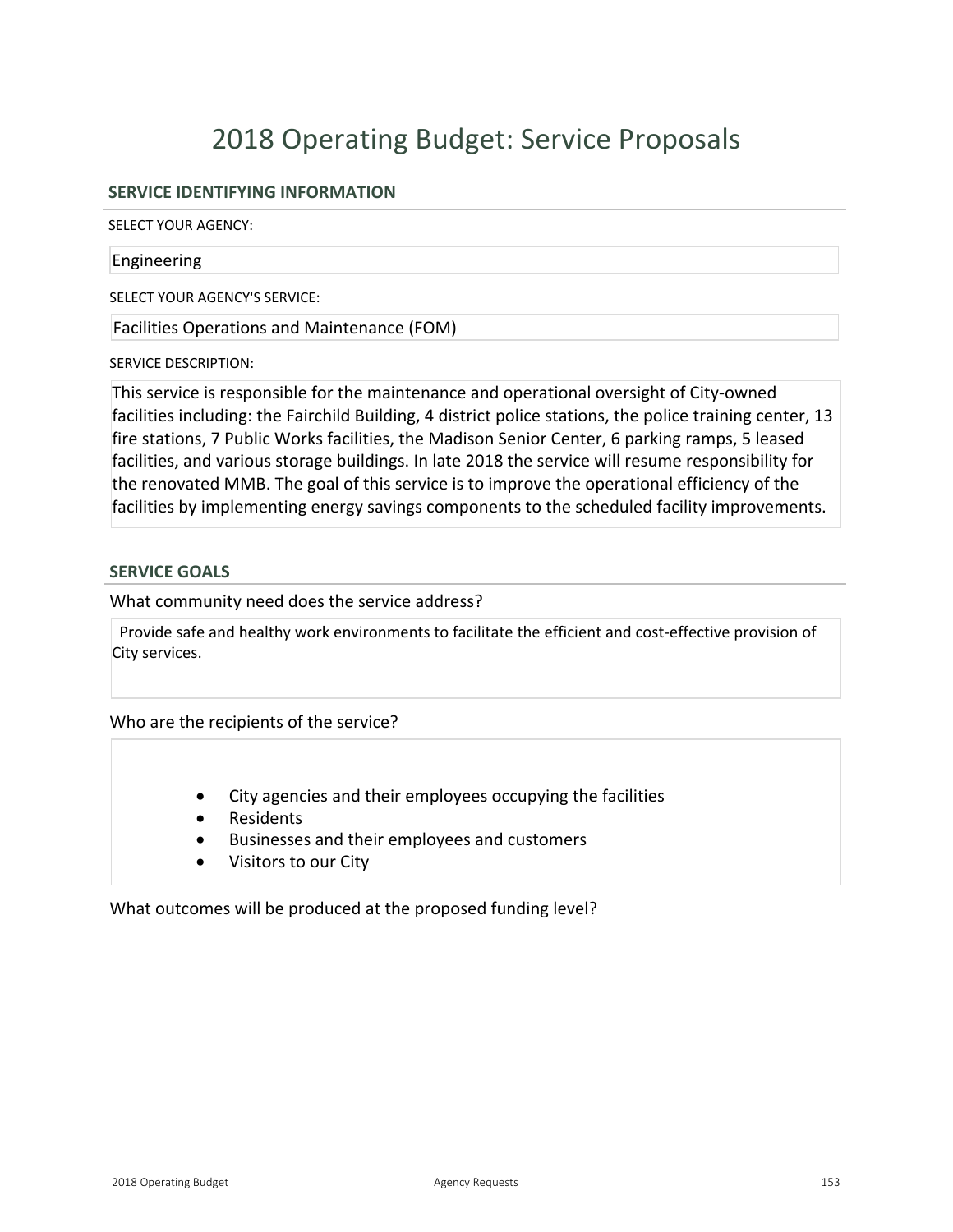- Comply with regulatory requirements.
- Reduce use of fossil fuels and associated carbon footprint.
- Minimize building system outages/down time.
- Reduce inconvenience and damage by responsibly handling service interruptions.
- Protect municipal investment by increasing the useful life and capacities of the system and parts.
- Use operating funds efficiently.
- Perform all activities safely and avoid injury.

What strategies are planned for 2018 to advance the stated outcomes?

- Continue preventive maintenance program for existing equipment and systems; expand to incorporate new facilities.
- Expand GreenPower Program to achieve goal of 1 Megawatt of self-generated renewable energy by 2020.
- Continue in-house design and installation of mechanical, electrical and plumbing systems replacements and upgrades.
- Enhance functionality and reporting capability of CMMS.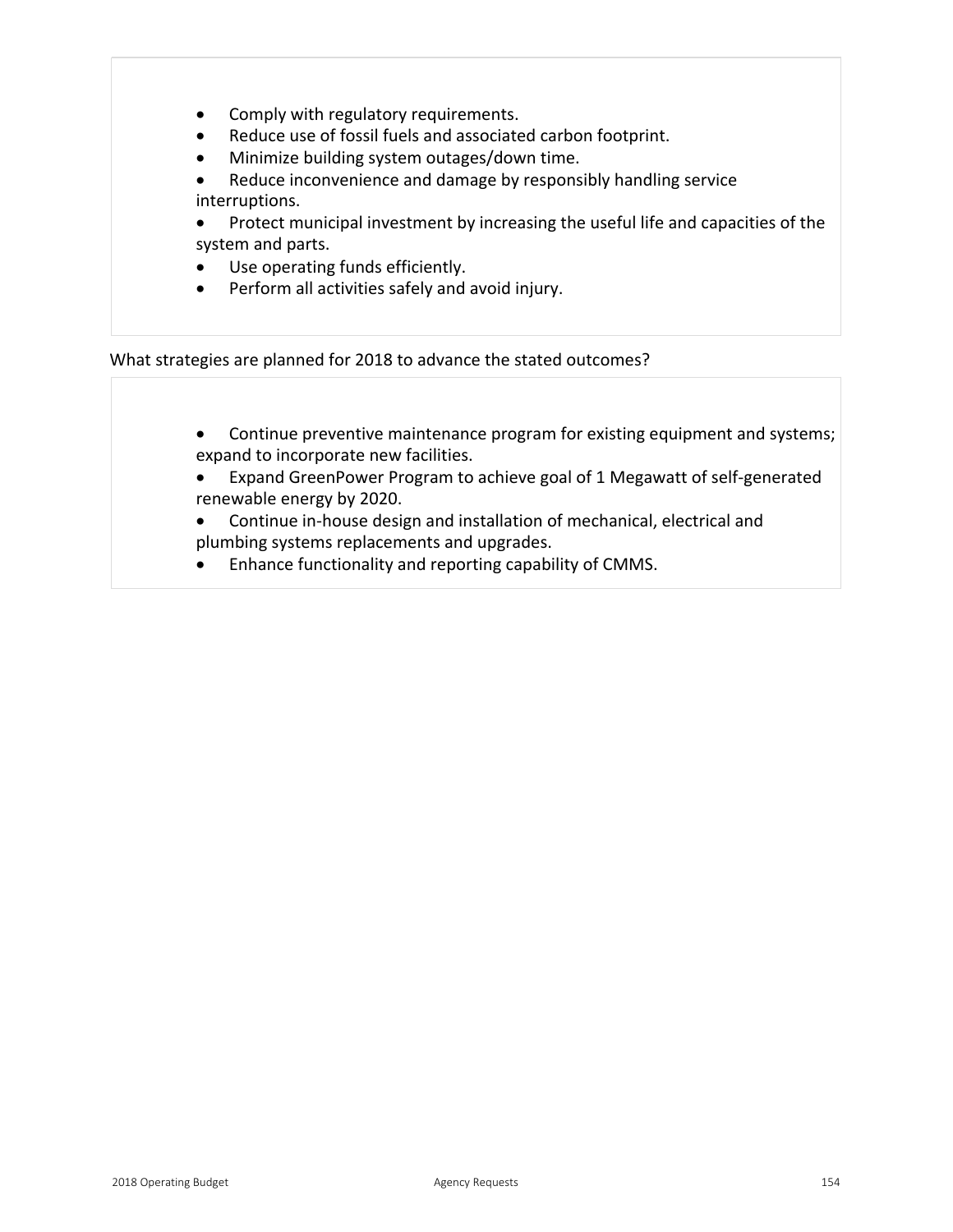## **SERVICE IDENTIFYING INFORMATION**

SELECT YOUR AGENCY:

#### Engineering

SELECT YOUR AGENCY'S SERVICE:

#### Mapping and Records

SERVICE DESCRIPTION:

This service reviews new subdivisions, land divisions, conditional use permits, parking lot plans, applications for building permits and applications for new public land in general. This service also reviews and/or prepares legal descriptions, provides mapping and surveying services necessary for land acquisitions, land disposals, street rights-of-way issues, street vacations and other requested land record services required to support City of Madison Engineering and other City Agencies involved in the maintenance, acquisition or disposal of City of Madison real estate . The Mapping Section also maintains the City's Official Map, Assessors' Parcel Maps, Fire Department Run Maps, Police Sector Maps, storm sewer records, storm water utility records and billings, sanitary sewer records, public land survey monument records and assigns street names and addresses. The Section completes bi-annual aerial imagery projects providing digital imagery and electronic mapping to both internal City agencies as well as external customers/clients/citizens in various GIS/CAD formats. This service also provides hardware and software support for the Mapping/GIS system network.

### **SERVICE GOALS**

What community need does the service address?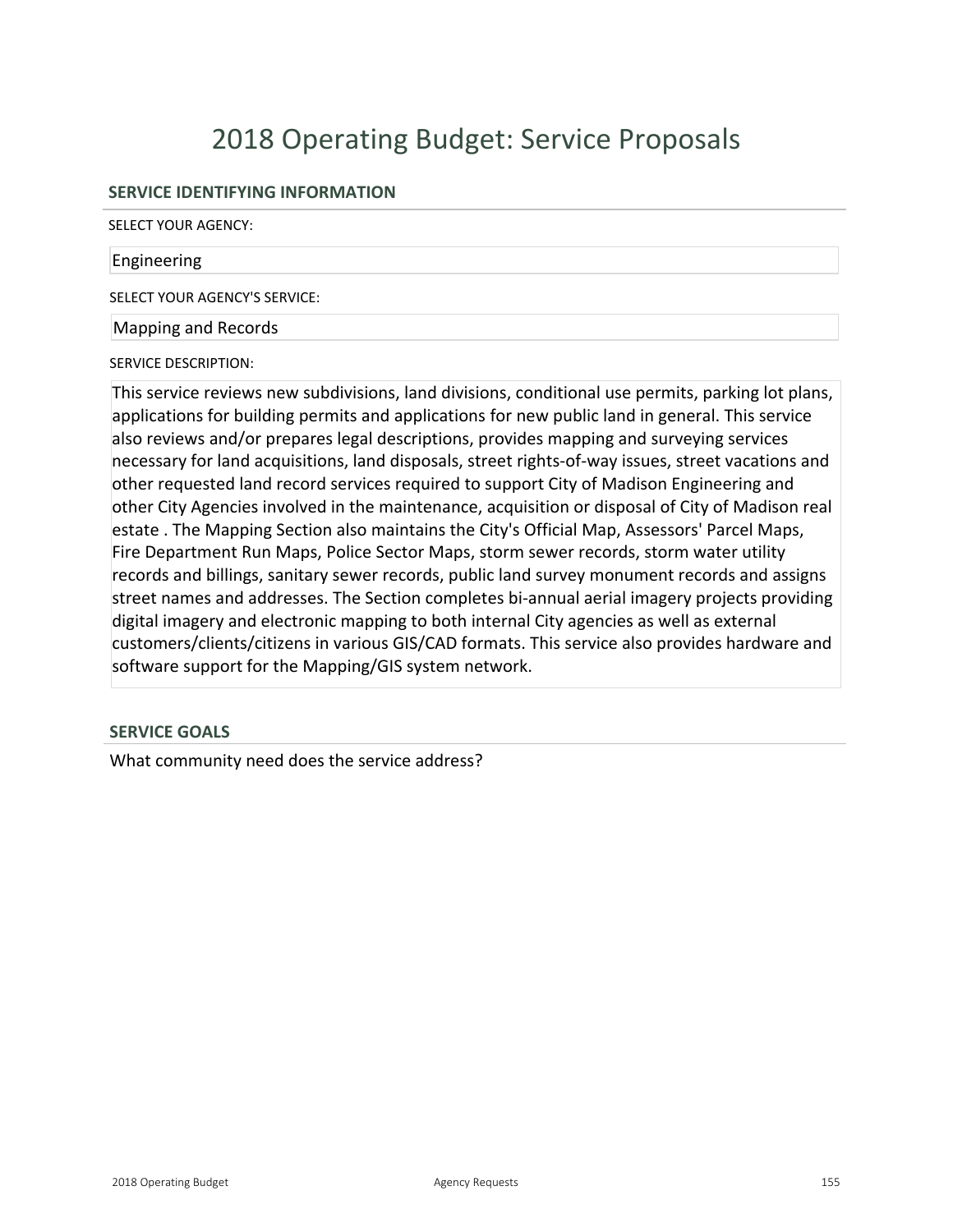The Engineering Mapping Section maintains the City Official Map, Assessor Parcel Maps, Fire Department Run Maps, Police Sector Maps, public and private storm sewer infrastructure and records, storm water utility records and billings, public and private sanitary sewer infrastructure and records, public land survey monument records and reviews/approves/assigns/manages all City street names and addresses.

The Mapping Section completes bi-annual aerial imagery projects providing digital imagery and electronic mapping for use by all 40 internal City agencies as well as external customers/clients/citizens. This service is maintained in a singular format internal to the City needs, yet converted and distributed to customers in various GIS/CAD formats as necessary to meet the needs of the requestor. The mapping Section also provides hardware and software support to all Public Works agencies for our citywide Mapping/GIS system network.

Mapping Section staff provide a comprehensive and reliable review and coordination of land records. This effort is required in order to properly plan, develop and construct both public and private development projects that provide economic benefit to the citizens of the City of Madison and the surrounding area. These efforts also protect the land interests of the City of Madison as they currently exist as well as future needs to provide provisions for efficient water, sewerage, storm water management and other required public services and the proper right of ingress and egress to install and maintain those public facilities. These efforts are for the health and welfare of the citizens of the City of Madison.

Engineering Mapping also review and/or prepare legal descriptions, provides mapping and surveying services necessary for land acquisitions, land disposals, street rights-of-way issues, street vacations and other requested land record services required to support City of Madison Engineering and other City Agencies involved in the maintenance, acquisition or disposal of City of Madison Real Estate .

## Who are the recipients of the service?

The recipients/users of Engineering Mapping services are each and every one of the 40 total City agencies. The primary City agency users are Assessor, Building Inspection, Engineering, Fire, Information Technology, Police, Planning, Real Estate, Transportation, Water and Zoning.

In addition to all of the City agency users, Engineering Mapping services are necessary references for local Attorneys, Civil Engineering and Architectural Consultants, Contractors, Developers, Utility Companies, public citizens and many more interested parties whom become engaged at any level for a given project. ALL projects, regardless of scope, require planning, coordination and connectivity to Public Works infrastructure.

What outcomes will be produced at the proposed funding level?